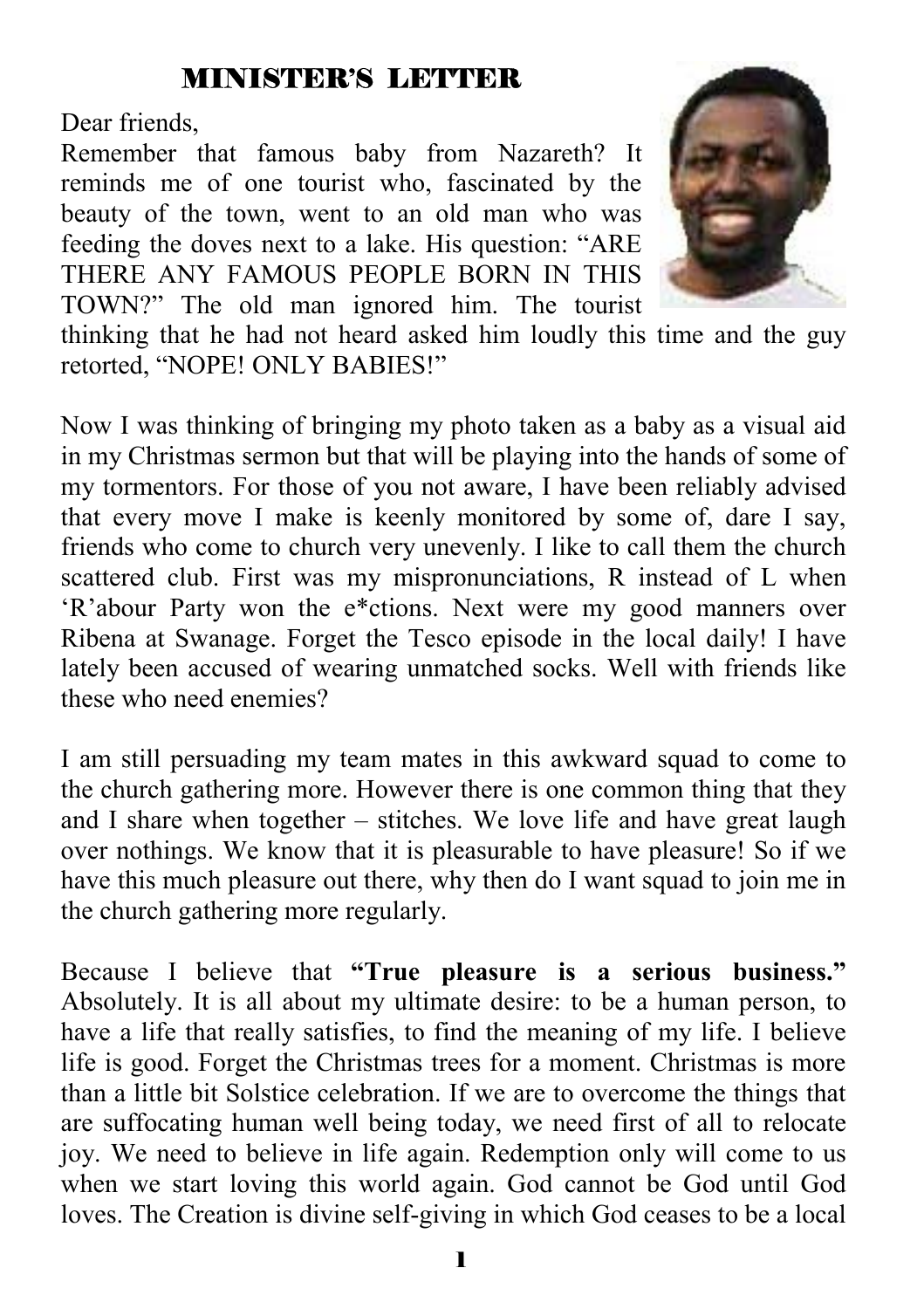deity of the Sinai Peninsula and becomes a universal principle that can redeem all humankind. And at Christmas God becomes finite - and it is not a ruse. He really enters fully into our flesh, our predicament, our pleasure, our suffering, our lives. In this act of becoming the God who is a homeless child, God becomes a usable God. He is as close to me as my own breath.

That is why I am an addict to the pleasure Christmas brings. I say "yes" to some forms of pleasure and "no" to others on the basis of whether they will lead me to becoming a true, full, rich human person. I refuse to deny my Self. I want to become genuine, authentic self. As I journey towards Christmas, I am struck by the sacrifice made by God on my behalf. I recognize that, since I have been bought at such a price, my life needs to mean something. I am aware that my accomplishments might disappoint - should disappoint - the One who made the sacrifice. Perhaps that is why Christ came to earth in a cradle. My fear of disappointing Him is overcome by His vulnerability and approachability. If the shame for not having lived up to what I owe Him would keep me from Him, then I will be drawn to Him by a baby's indifference to passing judgment.

Christmas is a time to come home. It is a time to wonder, once again, at what God has done for us. It is a time to start again, to live into the magnificence of God's sacrifice on our behalf. If you cannot approach our God, awesome in goodness, in majesty, and in power, then approach our God as he lies in a manger, fresh born from Mary, wrapped in swaddling clothes, and lulled to sleep by the animal's lullaby.

And if you want to or know a friend who wants to explore the pleasure of Christianity please advise them to join us for Alpha course. We begin on 19th January every Thursday to March for ten weeks.

May your Advent be a longing for a Self. May your Christmas be a celebration of your love. There the mending begins.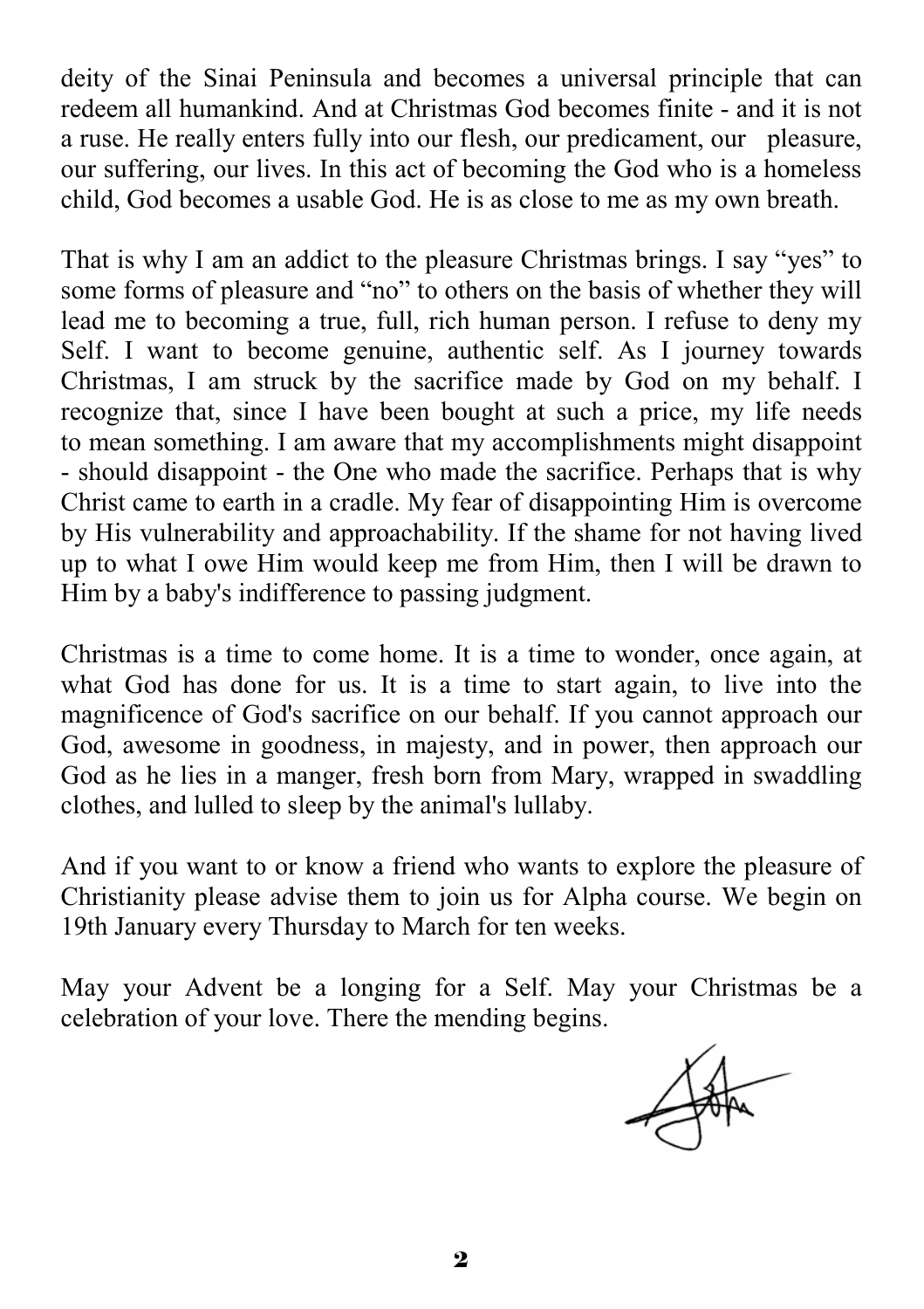#### A LETTER FROM JOHN SWARBRICK THE CHAIR LONDON SOUTH-WEST DISTRICT

Dear Friends,

During this year's round of Welcome Services, I used a sermon illustration from Salley Vickers's novel *Mr Golightly's Holiday*, and several people have asked



me for more details of the author and her work. She was a writer unknown to me until earlier this year when a friend recommended *Miss Garnet's Angel* to me, and I was hooked. *Mr Golightly's Holiday*  followed on swiftly.

Salley Vickers has worked as a teacher in adult education and more recently as a trained analytical psychologist, and she lectures widely on the connections between literature, psychology and religion. Her first novel was *Miss Garnet's Angel.* At one level, this is the story of Julia Garnet, a retired school teacher, who comes toVenice prompted by the death of a friend. She finds the panels by the artist Francesco Guardi in the Church of the Angel Raphael, which tell the story of Tobias and the Angel recorded in the apocryphal Book of Tobit. (You will need a Bible with the Apocrypha to help you follow this, but there is a helpful summary in an appendix.) She then tells the biblical story alongside the story of Miss Garnet, and it is a fascinating way of reflecting upon the moral choices which face human beings and matters of good and evil which recur through all civilizations, ancient and modern.

*Mr Golightly's Holiday* weaves together a profound meditation on the Book of Job with the story of the Mr Golightly of the title. He is a kindly, middle-aged man who takes a holiday in a village on the edge of Dartmoor. Many years ago, Mr Golightly had written a work, which became an international bestseller, but now the reputation of his masterpiece was on the decline, and he was finding himself badly out of touch with the modern world. He was hoping to use his holiday as a sort of sabbatical - an opportunity to bring his great work up-to-date. He considers re-writing it as a sort of soap opera. But in getting to know his new neighbours, he was forced to re-examine his attitude to life and to the terrible catastrophe of the death of his only son.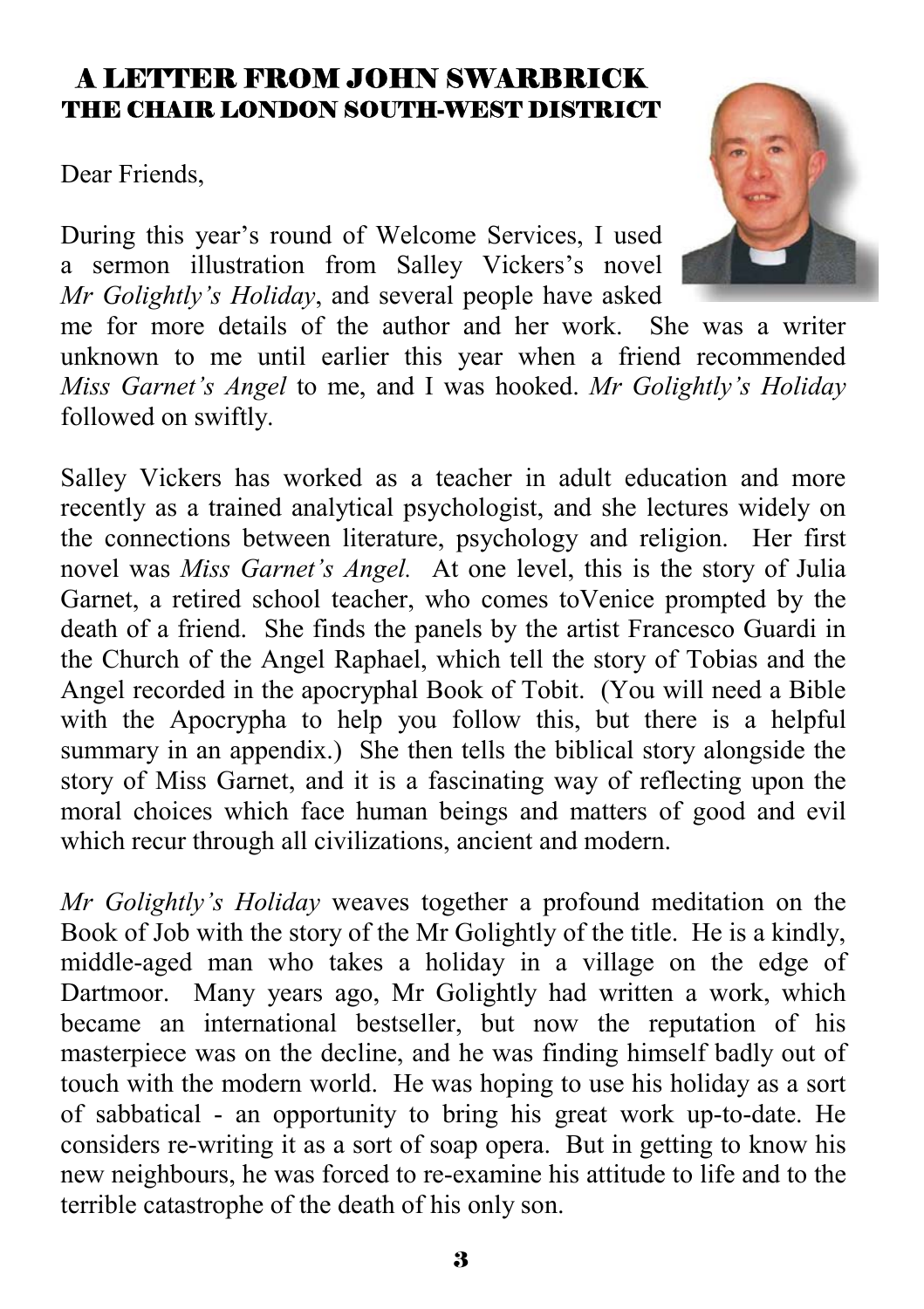One of Mr Golightly's neighbours is Ellen Thomas, who has recently lost her husband and is still numb with grief. Then she has what can only be described as a religious experience. Out for a walk one afternoon, her dog begins to sniff and whine round a patch of gorse:

Ellen, about to hurry after him, was arrested by a strong sense that the gorse concealed more than a vole or a rabbit. A violent burning sensation leapt like a ravaging tiger at her heart, and a voice, sweet and terrible, spoke from the golden bush. 'I am love,' it said . . . 'I am Ellen Thomas,' she had offered, diffidently, in return, and waited to be dismissed. But the dismissal came in the form of a further surprise. 'Tell them.' 'What?' Ellen asked. 'Tell them!' said the voice again in its tender, commanding tone.

Now Ellen is not religious, but she becomes a glowing witness (a bit like Moses, perhaps) without knowing too much about it herself. She befriends a prisoner on the run from Dartmoor prison, hides him in her house, and nurses the psychological wounds of a man we later learn is innocent, though he has been in jail for several years for a serious offence he did not commit. She who is wounded by grief becomes the means by which Jos Bainbridge regains his own life: here is a profound exercise in hospitality, not just the material hospitality of sanctuary and food, but the hospitality of the heart. It is in this way that Ellen fulfils the command from the gorse bush: I am love . . . Tell them.

Now there is a darker side to this story which leads to betrayal, tragedy and death; but I don't want to spoil the plot for you entirely! Perhaps it is enough to say that here is a novel which deals with the great Christian themes of love, evil, innocent suffering and redemption; it does so with a light touch, at times comic and at others deeply serious. Perhaps it is the script for a rural soap opera. But I think it is also a thoughtful meditation on how even the most ordinary of lives can be touched by the grace of God—and how even in the most unpromising circumstances a call to love and to bear witness to the love which is at the heart of creation can be discovered and answered. Best wishes,

> *Yours ever,* Jour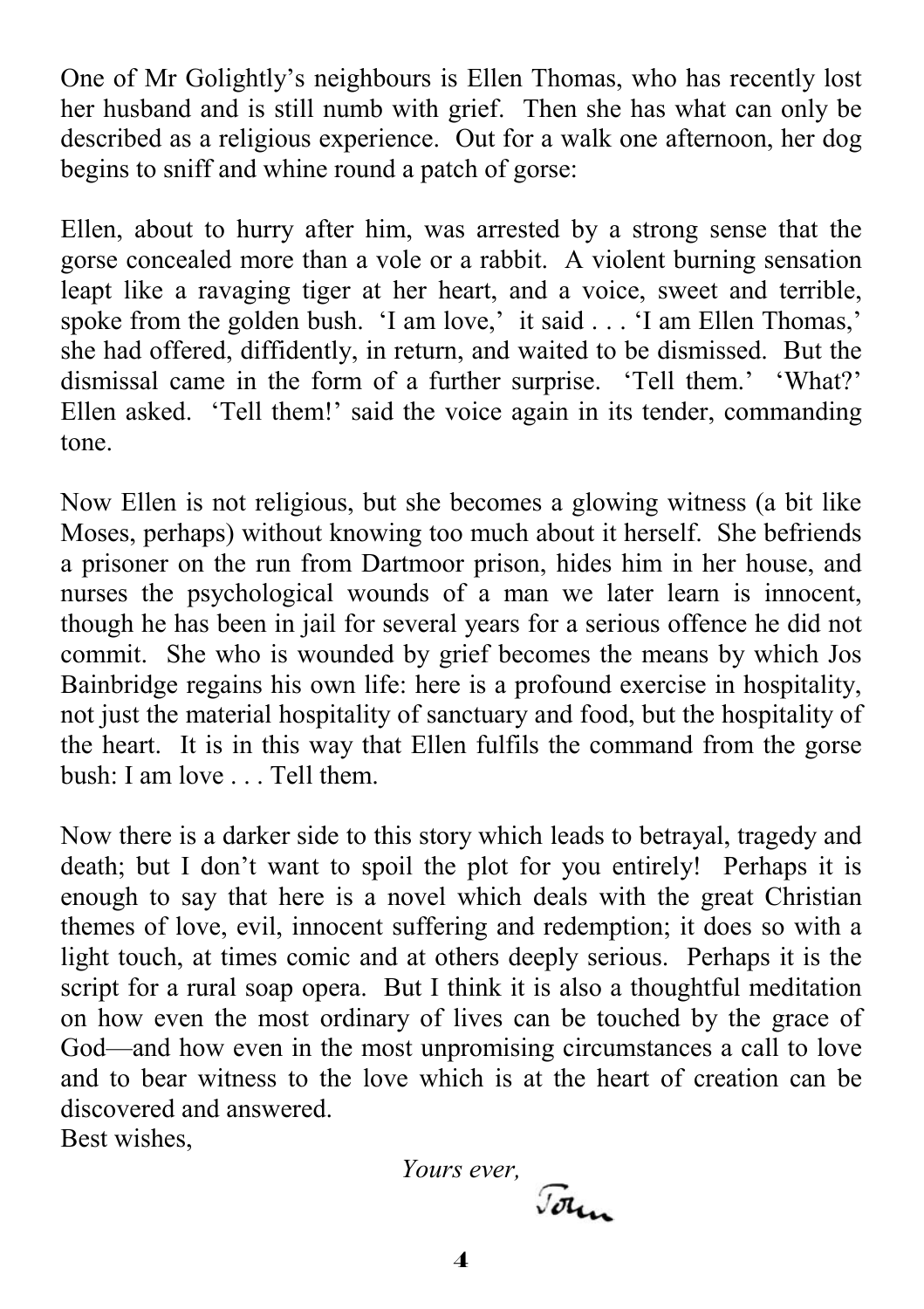## THOUGHT OF THE MONTH - DECEMBER 2005

I am writing this at the beginning of Indoor Allergy Week. No, I'm not kidding you. There is really was such a week on  $14<sup>th</sup>$  November. There are special days and special weeks for all sorts of things now. Stop smoking days; traffic free days; Mother's Day and Father's day (both commercially very profitable); there is even a Grandparents Day at the end of September, but that hasn't caught on yet. Just give it a bit of time and the shop tills will be working overtime for that one. Then there are various Awareness weeks, so many that most people are unaware that they are even happening.

In our church calendars too, the number of "special" Sundays have increased to such an extent that "ordinary" Sundays have almost ceased to exist. When I first began church going, apart from Christmas, Easter and Whitson (it wasn't referred to as Pentecost then) there were only three other "specials" – Overseas Missions Sunday, Temperance Sunday and the Sunday School Anniversary. Temperance Sunday was replaced by Home Missions Sunday but Temperance Sunday was often a tub-thumping occasion with the preacher fervently banging the pulpit and denouncing the Demon Drink to a strictly tee-total congregation. Sunday school Anniversary was one of the highlights of the year often with the girls having new dresses to show off. (In March 1993 Joan Arnold invited me to take the Sunday School Anniversary services at Martin Way and we had a great day of celebration.) In January this year the Methodist Recorder devoted a whole page to Special Sundays. There were special Sundays in every month except August but I expect many passed unnoticed. Do you recall Poverty Action Sunday, Stop in the Name of God Sunday or Women Against Violence Sunday for example?

When do we reach the point when there are so many "special" days or weeks that we become immune to them? As we grow older we realise that EVERY day is a special day, and we thank God for it.

By the way, there is a special Sunday in December which is not included in the Methodist Recorder's list. It falls on the  $25<sup>th</sup>$ , but for the sake of Political Correctness I'd better not say what it is. I might offend someone! Have a very happy one anyway!

*Bill Cox*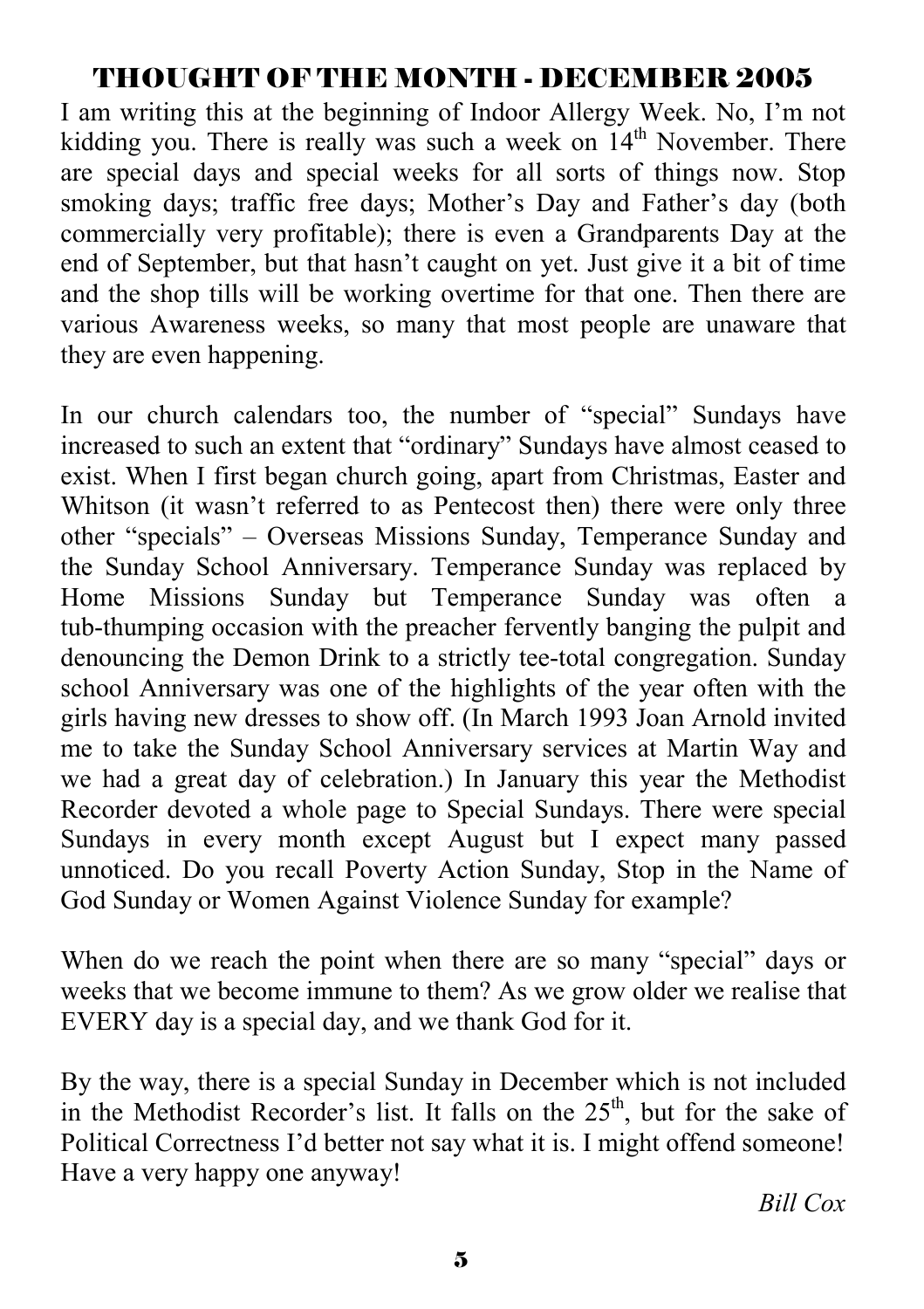



## **The Chaplaincy Theological Society**

In conjunction with

**The School of Humanities and Cultural Studies** 

Invite you to a lecture:

# *'The Good Heart: The Dalai Lama's view of the Gospels'*

## **Professor Geoffrey Hunt**

Professor in Philosophy of Care and Buddhist Associate Chaplain at the University of Surrey

> Thursday 1<sup>st</sup> December 2005 6pm

 Southlands College Chapel Southlands College Roehampton Lane London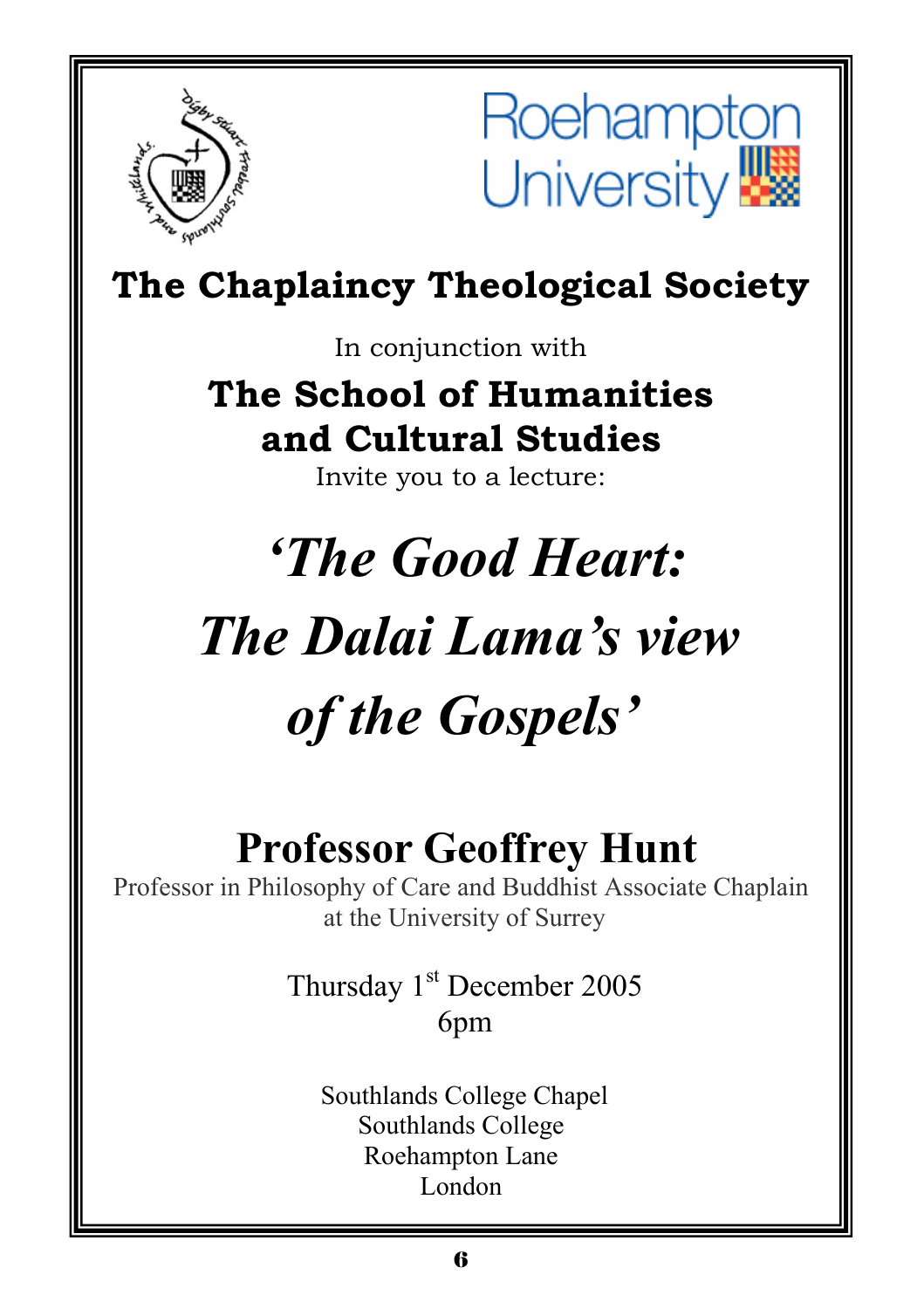## I'M JOSEPH, YOUR BROTHER

**Over the last two months I have been looking at the story of Joseph and forgiveness, this month I want to make the final and most important point.** 

## **Forgiveness is not forgetfulness**

I think that's such a crucial dimension to see in this story. Nowhere does **Joseph** say, "Let's forget the past and move on." Instead, what **Joseph** says to his brothers is this, "You intended evil against me." In other words, he's not forgetting. He's forgiving in spite of what they did. And I think that's critically important to see. He's treating them like adults. He's holding them accountable. There's no mention in the story that the brothers acknowledge their guilt. As far as I can see, they never ask for **Joseph**'s forgiveness. They're very frightened of course, and they have every reason to be, and maybe their fear is acknowledgement enough. With their behaviour they seem to say that **Joseph** has every right to have his revenge. But whatever is going on inside the brothers, what's more important to the story is what's going on inside **Joseph**. He **forgives** in spite of what they have done to him.

You know, I think that the strongest temptation in a situation of forgiveness is to discount how painful the injury really was. What we're tempted to say is, "Let's just forget it and move on." And what I've learned over the years about forgiveness, and what I see in this story, is that that's not really forgiveness. That's forgetfulness, maybe, but it's not forgiveness. Forgiveness, when we do it right, acknowledges the injury. Forgiveness says, "Yes, the pain was real. Yes, it hurt. But because I love you, because this relationship means so much to me, I forgive you."

When Pope John II appointed Joseph Bernardin Cardinal of Chicago, his first words to all of the priests and bishops, which set the tone for his entire tenure, were "I am **Joseph** your brother." In 1993 a young man from Cincinnati where he had previously served accused Cardinal Bernardin of sexual abuse. It was not a happy time in the diocese. Bernardin maintained his innocence, but doubt of course remained. Before the young man died (of complications from AIDS), he recanted. He took back the whole story. And Bernardin went to visit him in his hospital room so that he could forgive him. The first words Bernardin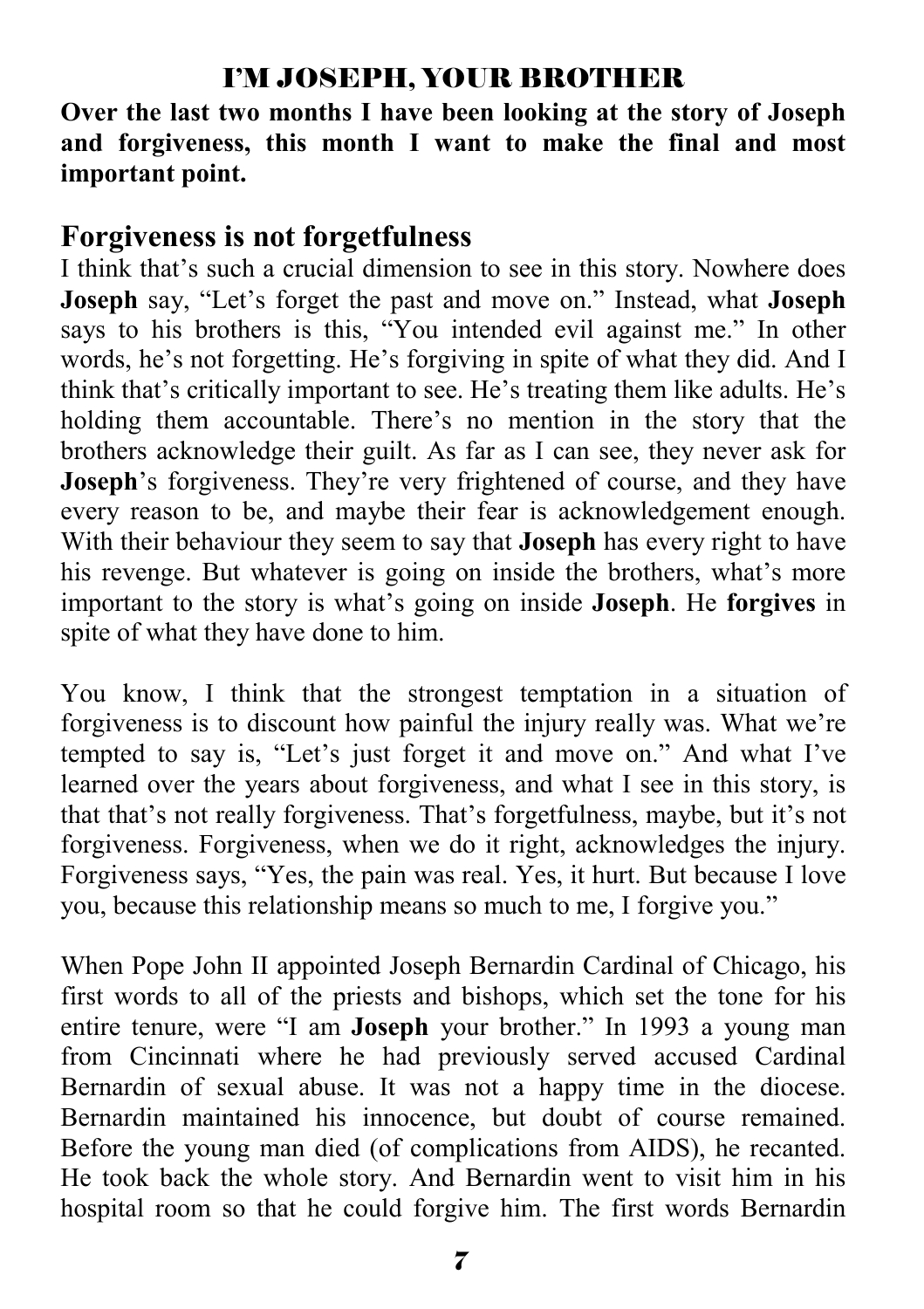spoke when they met were "I am **Joseph** your brother."

What would happen to our lives, if we lived them with this spirit, if we entered every conflicted situation with a genuine desire for healing and reconciliation and forgiveness. What would happen if the first words out of our mouths were "I am **Joseph** your brother." In other words, I reveal myself to you. I make myself vulnerable enough for healing to take place. What would happen to this church, if a profound desire for healing and reconciliation and forgiveness formed the basis for everything we did. I would love to be a part of a community of faith like that.

*John Nyota* 



#### CHRISTMAS GREETINGS

I am now 93 years old and unfortunately housebound but am sure that my many friends will remember me. I wish to pass on to you all the Very Best of this Seasons Greetings and wish everyone a Happy and Peaceful New Year.

*Vida Brown* 

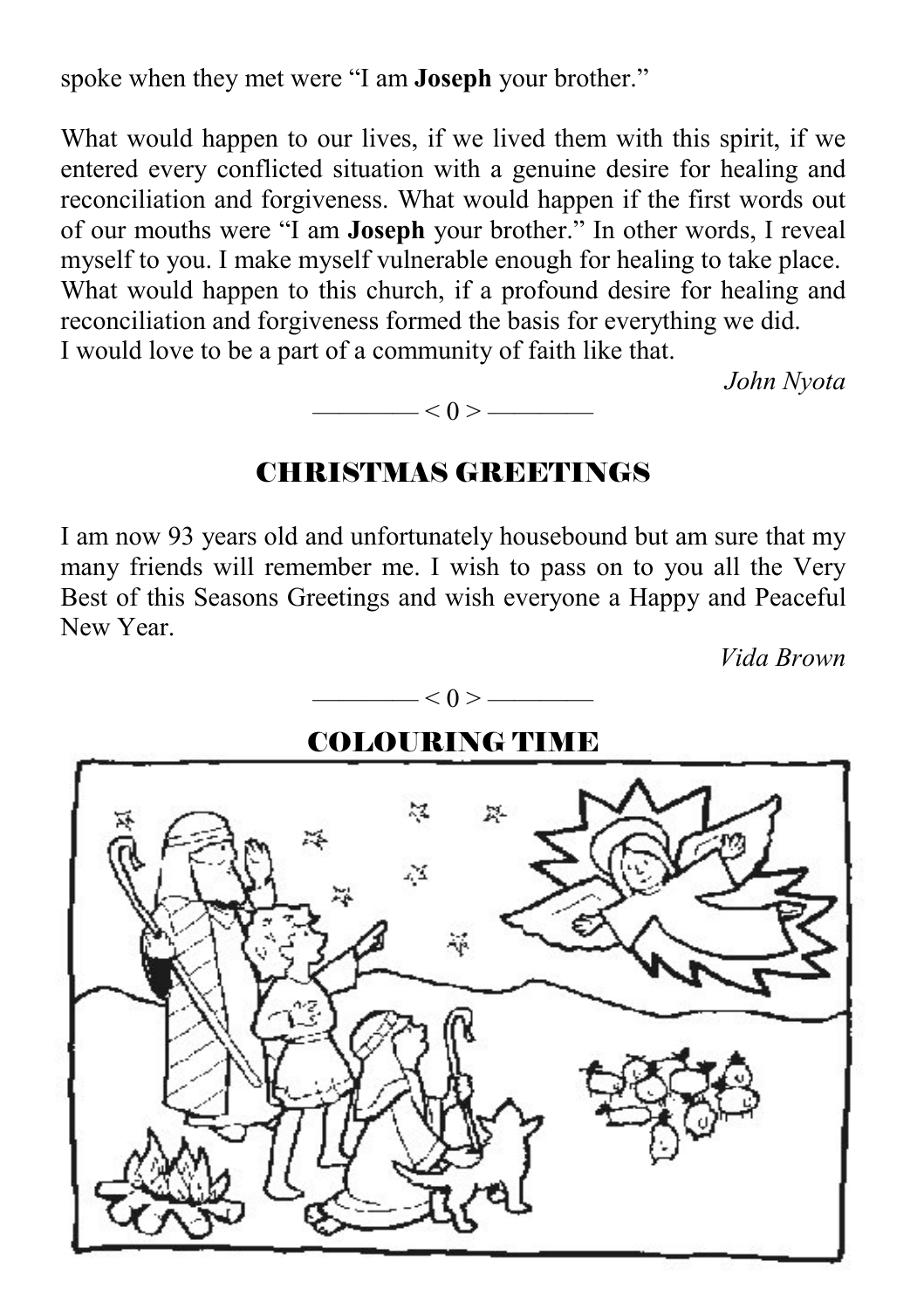## CHRISTMAS PAST AND PRESENT



I am told that on Christmas Eve in 1914, the first year of World War I, a strange quiet had settled on the Western Front. It was a welcome respite for some lonely English soldiers who had become all too familiar with the roar of the cannons and the whine of the rifles.

As they reclined in their trenches, each man began to speculate about the activities of loved ones back home. "My parents are just finishing a toast to my health," a lad from Liverpool said slowly. "I can almost hear church bells," said another one. "My whole family will soon be

walking out to attend the concert of the boys' choir." The men sat silent for several minutes before a thin soldier from Kent looked up with tears and stammered. "This is eerie! I can almost hear the choir singing." "So can I," shouted another puzzled voice. "I think there is music coming from the other side."

All the men scrambled to the edge of the trench and cocked their ears. What they heard was a few sturdy German voices singing Martin Luther's Christmas song. "From heav'n above to earth I come, to bear good news to every one." When the hymn was finished, the English soldiers sat frozen in silence. Then a large man with a powerful voice broke in the chorus of "God rest ye merry gentlemen." Before he had sung three bars a dozen voices joined with him. By the time he finished, the entire regiment was singing. Once again there was some silence until a German tenor began to sing, "Stille Nacht." The English joined with, " All is calm, all is bright..."

"Someone is approaching!!' a sentry shouted, and attention was focused on a single German soldier who walked slowly, waving a white cloth with one hand and holding several bars of chocolate in the other. Slowly,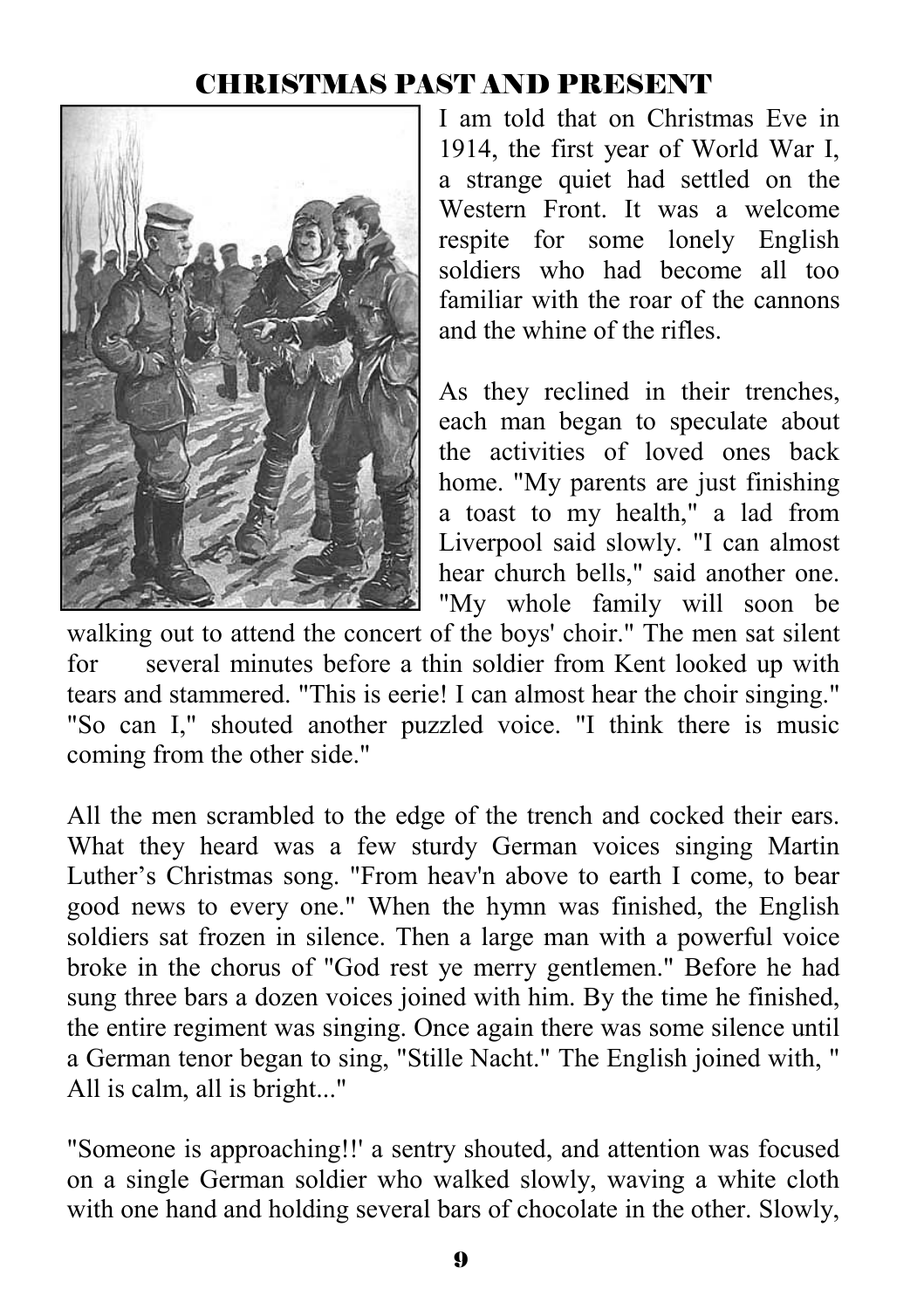men from both sides eased out into the neutral zone and began to greet one another. In the next golden moments, the soldiers shared candy, cigarettes and even the battered but treasured pictures of their loved ones. They even had an amazing soccer match with fire lit from the flares. Then, as quietly as they came together, the men returned to their own trenches. On Christmas day, men from both sides again joined together in even visiting the other's trenches. The Germans, wishing to avenge the previous night's torch-lit soccer loss, organized another game.

In a few days, the cannons once again boomed across "no man's land" and the whine of the rifles was again heard in the trenches. For some, however, it was never the same. The enemy was no longer faceless. Now he was an acquaintance who shared a candy bar or played soccer. When men looked down the barrels of their guns at the opposition, they also saw the smiling faces of those whose pictures were shared on a silent, holy night, when the birth of the Christ Child drew hostile forces together as brothers and, for a few moments, gave weary soldiers a taste of peace and good will.

Not much has changed since World War I. There are still rumours of war. The world is taking sides in a potential deadly conflagration. In World War I, Christians were fighting other Christians; western civilization was turned in on itself in an internecine battle that would change the political and economic landscape of Europe. Today, it looks as if two religions are going to war, two civilizations. Does the Christ child speak to our present situation? Can the Christ Child quell the hostilities between two combatants who have two very different takes on his meaning and place in human history?

The nativity story is not just a sentimental story to make us feel cosy and toasty on a chilly Christmas Eve. The nativity story is a bold proclamation that the coming of Jesus has caused deep tremors in the social landscape, and nothing is outside of the sway of his gracious love. God being wrapped in swaddling clothes means that all things are possible with God, even peace among enemies. Indeed, God can reach down into our troubled world and bring healing and peace. That is our prayer this Christmas.

*John Nyota*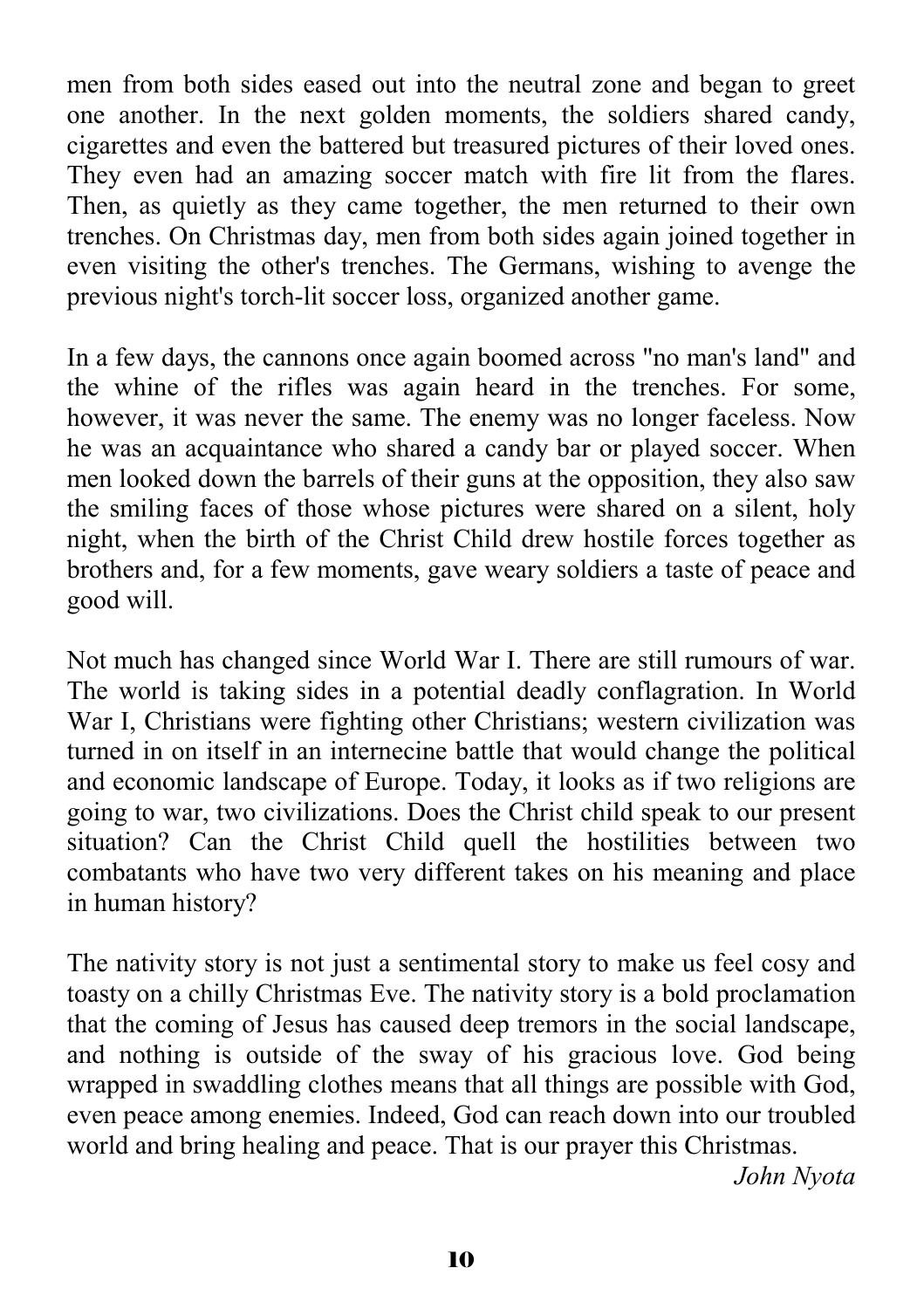## GREETINGS FROM MY NEW HOME



I have been very happy here at Queen's Court Care home in Queen's Road, Wimbledon since moving here in November 2004. I have my own room which looks out onto the railway lines near Wimbledon Station. There is a Patio Garden and we also have our own small coach and we take turns to go out.

There are many activities and outings organised for us. So far I have been to several London Museums, a day at Brighton, Kew Gardens, Wisley Gardens, Nonsuch park, Wimbledon Tennis Museum, Christmas Lights in London last year, Hyde Park, London Zoo, Richmond Park, Hampton Court Gardens and Windsor Castle. On the 60th Anniversary of V.E. Day I was asked to give a little speech.

We have a Hairdresser and Physiotherapist each week and every Monday we are given a printed programme for the weeks activities. We are also given a chance each day to choose our menu for the next day. The food is generally very good and varied. On our Birthdays we get given a present and the staff put on a party for us, with a lovely cake and candles.

I see Gillian Hewer nearly every week and have quite a few visits from Moira Baily. I miss you all and would like to wish you all a Very Happy Christmas and a Health and Peaceful New Year.

*Lucy Hatch* 

## $\leq 0$  >  $\leq$ METHODIST CENTRAL HALL CHARITY CHRISTMAS CELEBRATION

From 2.30pm to 5.00pm on Saturday 10th December at the Methodist Central Hall in Westminster, all are invited to join in an afternoon full of song and joy. The afternoon will include the Methodist Youth Brass Band, the London Community Gospel Choir, readings from A Christmas Carol by celebrities and songs from local schoolchildren.

Tickets are £17.50 in advance from 020 8405 2971 and all proceeds are in aid of NCH.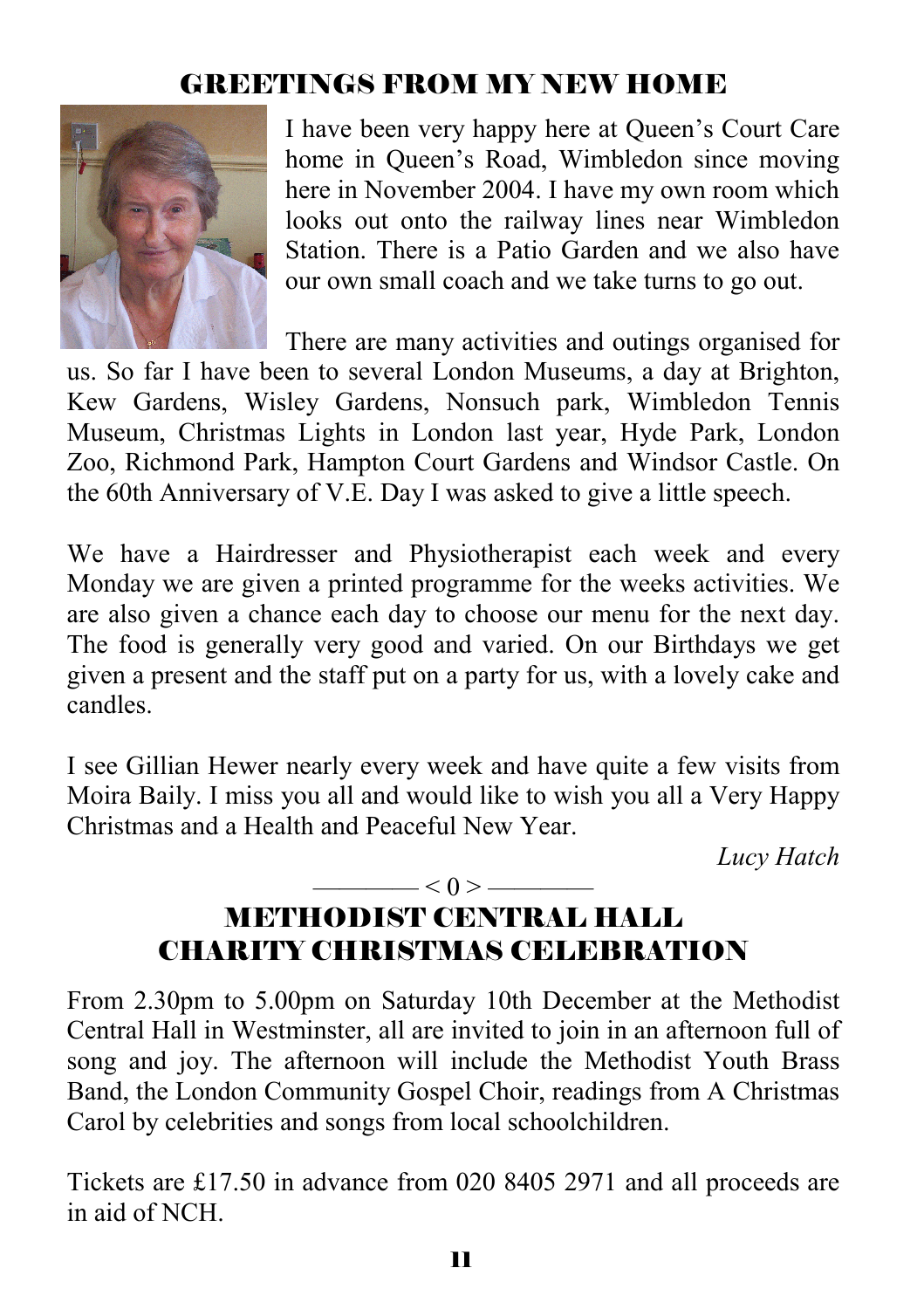

## WOMENS WORLD DAY OF PRAYER

Next year on the  $3<sup>rd</sup>$  March, our Church will be hosting the evening service put together by the women of SOUTH AFRICA under the title *"SIGN OF THE TIMES".* Please put this date in your diaries and do your best to support it if you possibly can.

If there is anyone who would like to take part – on the door, giving out the service sheets, making tea and coffee, taking the offertory or reading, please let **MARY HEATON** or **JOYCE PLANT** know.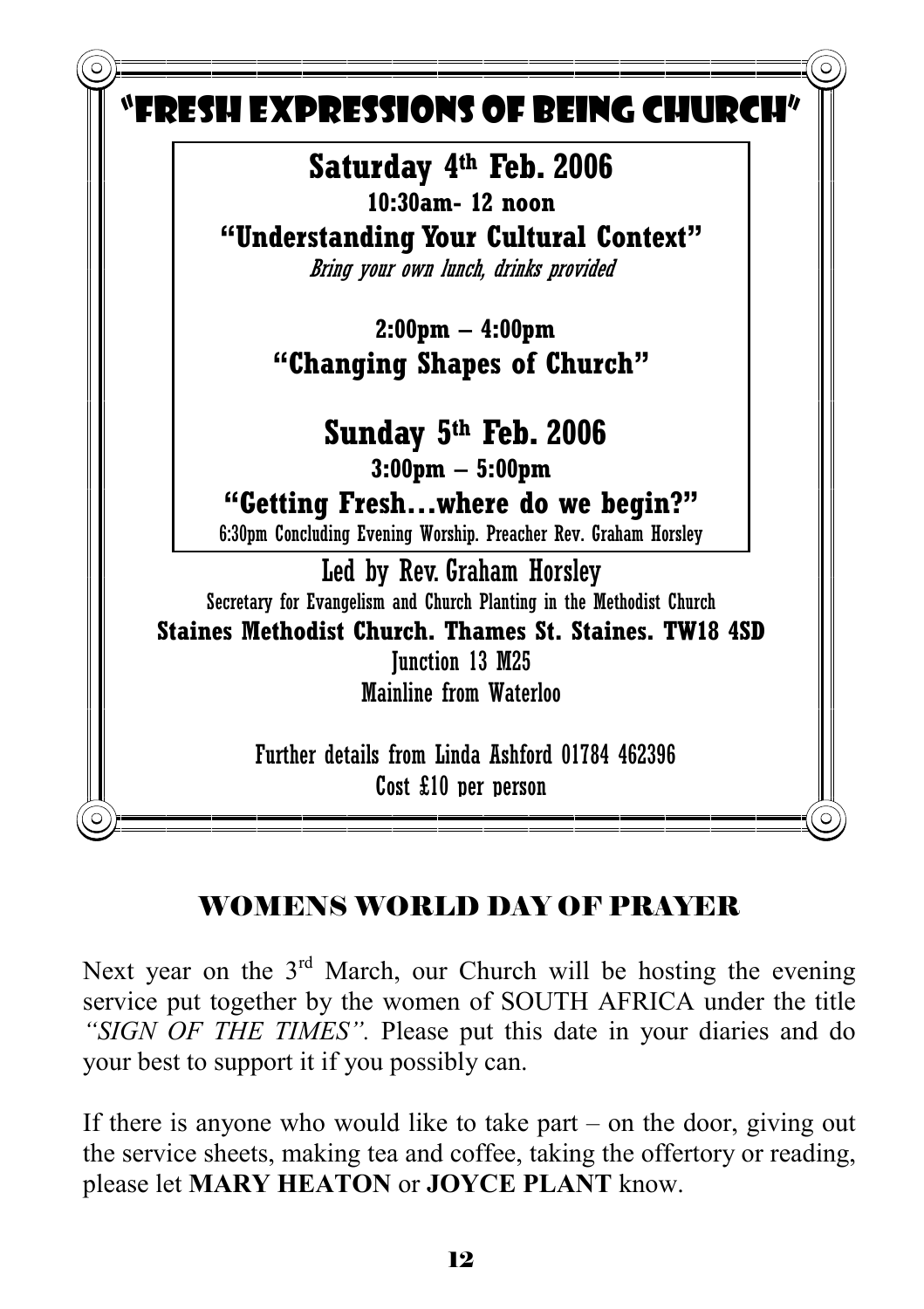## CHRISTIAN CARE ASSOCIATION Helping individuals and families in need in Merton

The volunteers in this local ecumenical organisation, which grew out of a 1967 Lent group and has been a registered charity for the past 11 years, befriend individuals and families whose lives are hard and stressful by home visits, support with language learning and assistance in filling in official forms. The Sub-Committee for the Homeless helps in finding accommodation and, through the Furniture Project, is involved in the removals and the provision of furniture and household equipment.

In the course of the year through outings for children and teenagers, family holidays and Christian camps we try to bring fun and encouragement into the lives of the families. Our next major event is the New Year '*Snowman*' Party on January 28th at Martin Way Methodist Church, at which students from Wimbledon High School help out. About 85 children and parents will enjoy games, tea, singing, an entertainer, presents to take home and, if we can afford it, something extra for the family. Despite specific restricted grants and individual donations, our general funds are very low at the moment. The Party will cost £500; could you help us with a gift so that we can make it a really memorable occasion?

Christian Care is entirely dependant on volunteers. We urgently need a **Treasurer** on the Executive Committee, a **Minute Secretary** for the sub-committee, **Receptionists** to be the first point of contact at the new office in Mitcham, **Drivers** for the furniture van and **Befrienders**. Please consider whether you could give of your time to enrich the lives of families of all faiths or none so that they do not feel rejected and outsiders in our community in Merton.

For offers of help and further information please contact either me, Gwen Wildman at Martin Way Methodist Church or The Chairman, Bert Hyde, 297 Commonside East, Mitcham, Surrey CR4 1HE, phone number 020 8640 0302

*Gwen Wildman*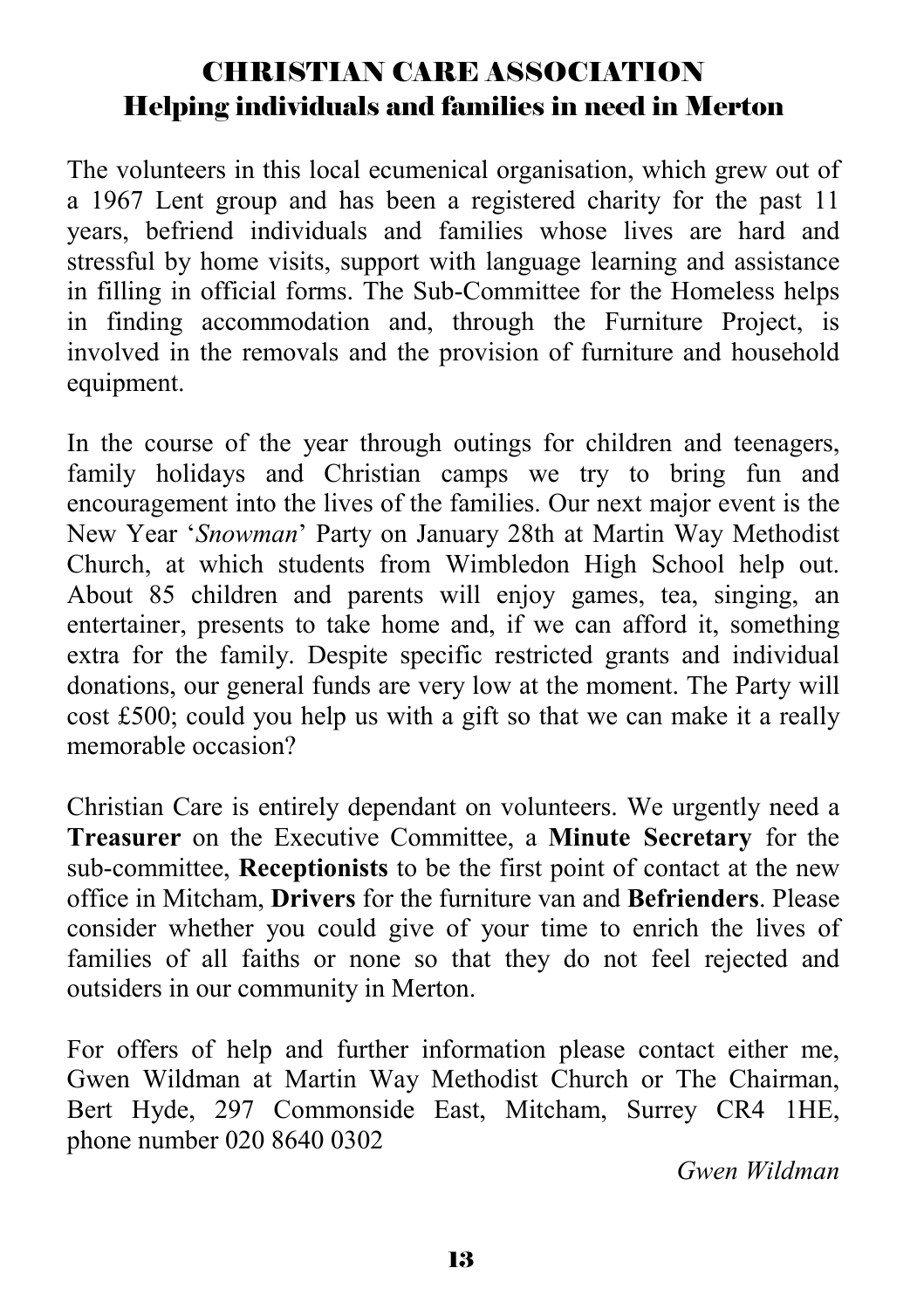## PUZZLE CORNER

## Christmas Time Word Search!

| Ο |            |         |               |               |              |              | S V S E K A P G C C L H S W S P O J L N Q V I R |    |              |         |       |                 |     |   |                       |       |         |                |         |         |     |         |     |             |
|---|------------|---------|---------------|---------------|--------------|--------------|-------------------------------------------------|----|--------------|---------|-------|-----------------|-----|---|-----------------------|-------|---------|----------------|---------|---------|-----|---------|-----|-------------|
| J | K U        |         | N             | Н             |              |              | Q X M J H X D F A F A Q J N Q K                 |    |              |         |       |                 |     |   |                       |       |         |                |         |         | A W |         | Y   | R           |
| V | W          | V       | S             | Q             | Е            | D I          |                                                 |    |              |         |       | R J O M R Q S   |     |   | M B                   |       | W G     |                | B       | P       | D   | D       | R   | G           |
| S | B          | K       | A             | Е             | Y            | $\mathbf{P}$ | $\mathbb{I}$                                    |    |              |         |       |                 |     |   | ZCOMSDFTRKYOW         |       |         |                |         |         | F   | N       | G   | $\mathbb P$ |
| S | E          | B       | R             | F             | J S          |              | H                                               | Е  | $\mathbf{F}$ |         |       |                 |     |   | F V R R Z S Q G       |       |         | H              | L N     |         | B   | S       | A O |             |
| R | U          | $\circ$ | H             | Е             |              | T Y Q        |                                                 | Е  |              | I X A W |       |                 | E G |   | $\perp$               | A H   |         | Е              | T E     |         | G   | X       | Q E |             |
| I | V          | R       | $\mathbb{P}$  | I.            | B            | K B          |                                                 |    |              |         |       |                 |     |   | R R C P L T V R V G F |       |         |                | H       | - C     | D   | F       | W U |             |
| С | $\bigcirc$ | X N     |               | F             | U            | М            | E                                               |    |              |         |       | A S D B P W K H |     |   |                       |       |         |                | IXDRH   |         | C X |         | N V |             |
| X | A G        |         | H             | $\mathcal{C}$ | S            | S            | E A B A S V S I C S D Q                         |    |              |         |       |                 |     |   |                       |       |         |                | Е       | Ρ       | Ι   | Q       | X X |             |
| D | L          | R O     |               | Е             | Ε            |              | T M C T L X S Y A R O M O E                     |    |              |         |       |                 |     |   |                       |       |         |                |         | Е       | Q   | Т       | B S |             |
| Ε | S          | C       | $\circ$       | J             | B            | T            | H S E G G L O V E S E                           |    |              |         |       |                 |     |   |                       |       |         | W              | W       | S       | Y T |         | Е   | L           |
| O | D          | S       | $\mathcal{C}$ | L S           |              | Т            | Q G O D L K P W H X H W                         |    |              |         |       |                 |     |   |                       |       |         |                | Ι       | $\circ$ | V O |         | B   | ு           |
| Ζ | S          | D       | $\circ$       | I.            | S.           |              | CHRISTMASTRE                                    |    |              |         |       |                 |     |   |                       |       |         | Е              |         | S J E   |     | $\circ$ | W   | Y           |
| Q | P          | J       | R U           |               | $\mathsf{C}$ | $\perp$      | M R Y                                           |    |              |         | L S T |                 |     |   | N B A U L O E         |       |         |                |         | N       | F   | C       | AJ  |             |
| Β | C          | Н       | Н             | S             | OG           |              | N A B S S T I                                   |    |              |         |       |                 |     | H | $\mathbf{F}$          | E     | H       | H              | М       | B       | B   | D       | ZQ  |             |
| Ρ | A          | N       | Т             | $\circ$       | М            | I            | М                                               | Е  |              |         |       | EGELMF          |     |   | Т                     | D     | Е       | $\overline{Q}$ | N       | N       | L T |         | O V |             |
| S | Т          | N       | E             | S             | E            |              | R P                                             | ΖN |              |         |       | REJDT           |     |   | M B                   |       | B       | R I            |         | AH      |     | $\circ$ | J   | N           |
| R | T.         | $\circ$ | H             | $\mathsf{C}$  | L E G        |              |                                                 | N  |              |         |       |                 |     |   | AISRTASB              |       | $\circ$ | X              | -S      | W       | G   | C       | U   | L           |
| H | G          | A G     |               |               |              |              | L I Q C Z N N D C R W T                         |    |              |         |       |                 |     |   |                       | I O Z |         |                | K T S K |         |     |         | T   | H           |

ANGEL CHOIR BABY JESUS BETHLEHEM BOXING DAY CAROL SINGERS JOSEPH CHRISTINGLE CHRISTMAS CARDS MARY CHRISTMAS LIGHTS CHRISTMAS TREE

COLD WINTER NIGHTS SHEPHERDS DECEMBER FATHER CHRISTMAS GLOVES MANGER PANTOMIME PRESENTS

SNOW STABLE STOCKINGS THREE WISE MEN TURKEY WARMFIRES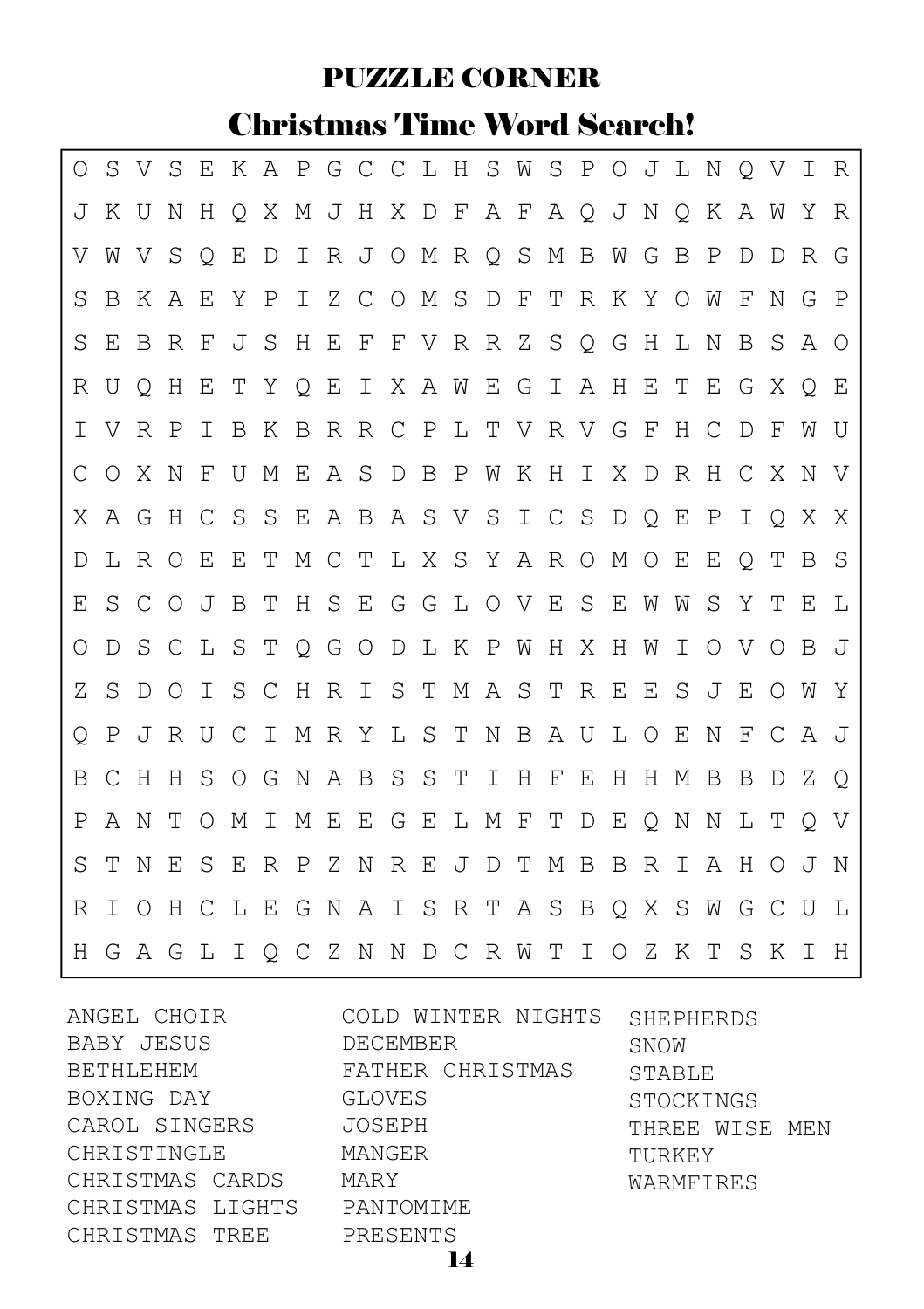## CHRISTMAS TREE FESTIVAL  $3<sup>rd</sup>$  &  $4<sup>th</sup>$  December

Do you remember the magic of the Christmas Tree Festival in 2003? This year we will be having a similar celebration and ask you to put the dates in your diary and tell your friends and neighbours! All the organisations which meet on our premises have been asked to decorate a tree, but if there are any individuals or families who would like to take part, please let us know - we would love some more!

 *Saturday, 3rd. Dec from 4-00pm till 7-00pm Refreshments Programme of live music in the church* 

*Sunday, 4th. Dec from 2-30pm till 6-00pm Refreshments (2-30 – 5-00pm) Art and craft activities for children (2-30 – 5-00pm) 5-30pm - The Christmas Story under the tree, followed by "Humph, the Camel" by the Sunday Club* 

 Proceeds will go to NCH Action for children and the Rafiki Trust. *Janet & Bob Hamblin* 



## Firework Time! Puzzle Solutions The Shaded Squares when rearranged should spell **CATHERINE WHEEL**  And the Join-the-dots was a **Rocket** ready to

be fired from the bottle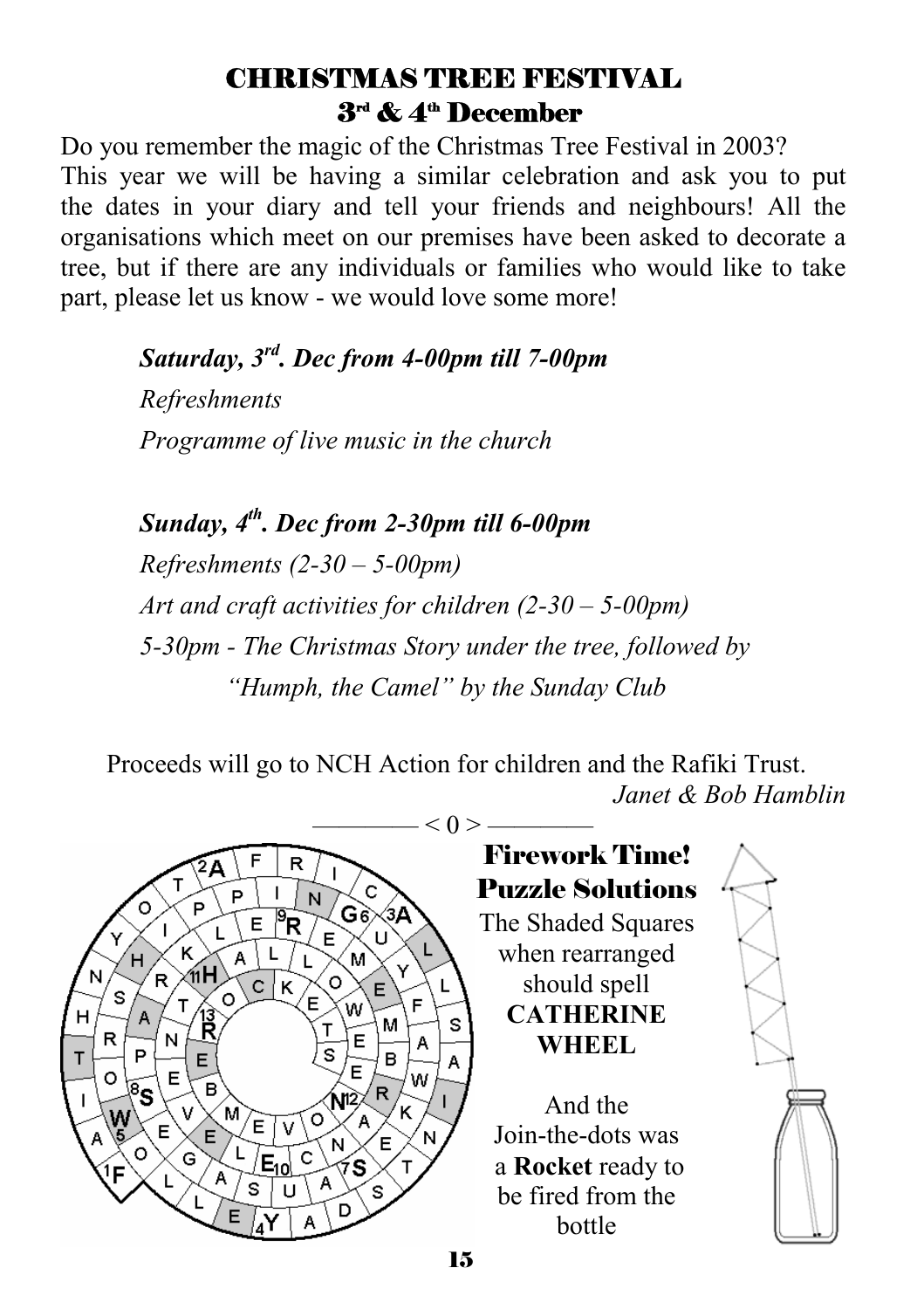## THOUGHT OF THE MONTH - JANUARY 2006



So we come once again to January which somehow gives the impression of being the longest month of the year – or is it just me who feels that? Janus the Roman god had two heads, one looking forwards, the other looking backwards. That's what we all tend to do at this time of year. We look back over the past year, but there is nothing we can do to change what happened. And we look forward, not knowing what lies in store for us. Hopefully the year ahead will be better than last year

for all of us. 2005 will go down in history as many terrible natural disasters as well as the year of suicide bombers. 2006? Who knows? We can only do as King George V quoted in one of the first Royal Christmas broadcasts. Put your hand into the hand of God and step out into the unknown in faith and in trust. May your year be full of blessings for you and those you love.

 $< 0 >$  ——

*Bill Cox* 

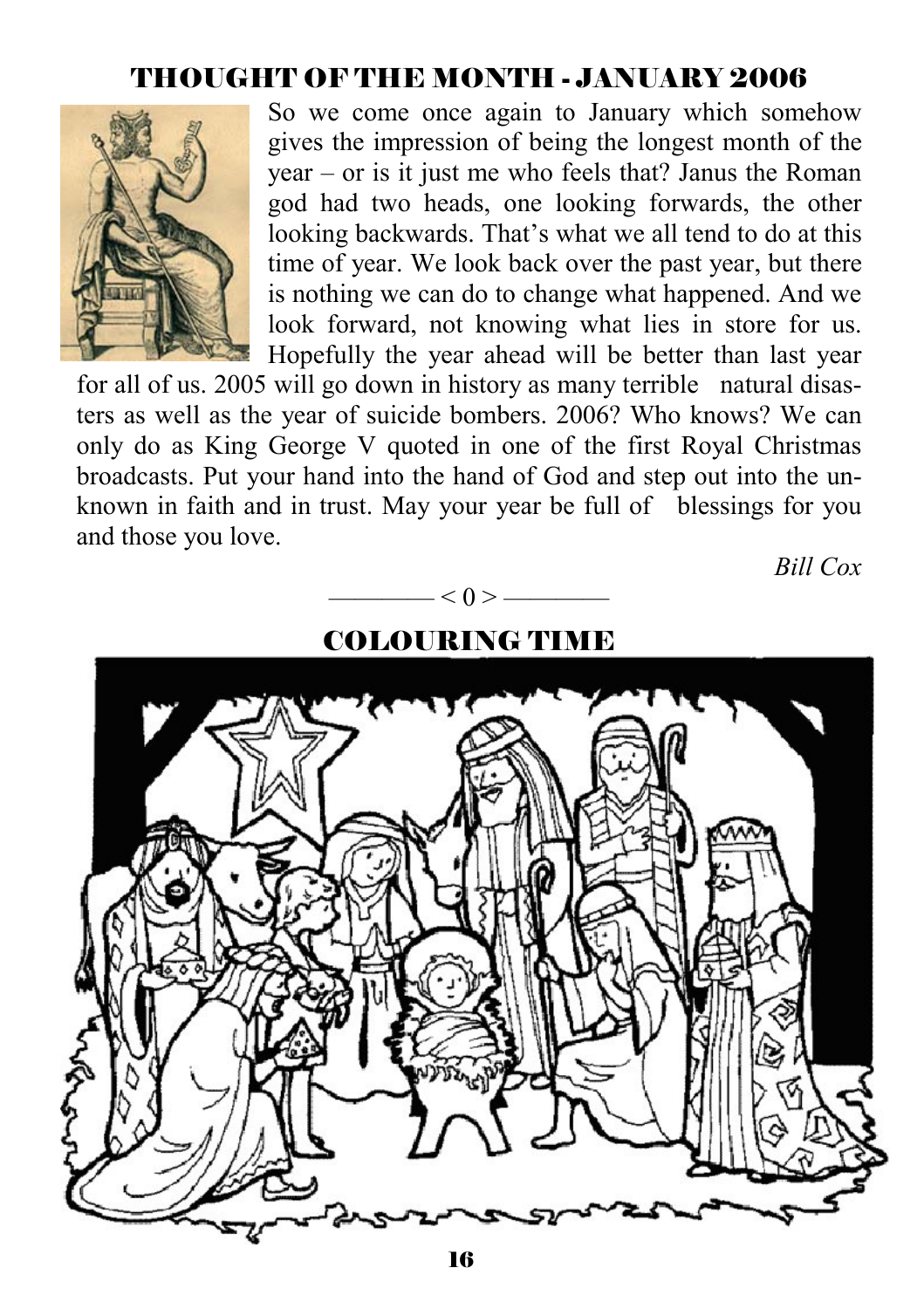

The new *Chronicles of Narnia* film, *The Lion, the Witch and the Wardrobe*, to be released 9 December, will set the scene for Christmas worship across the country.

The connection between CS Lewis' *Narnia* stories and the Gospel is well known and they beautifully illustrate the Christian story. Because of this, the organisation Methodist Children has written a service for use by churches throughout Britain focusing on the theme of gift giving and receiving that is central to *The Lion, the Witch and the Wardrobe*.

Churches are encouraged to explore this theme by engaging with the journey of Lucy, Edmund, Peter and Susan as through the wardrobe they enter a world of ice and snow where it is always winter, but never Christmas. Congregations are asked to consider what the world would be like if Christmas never came and are reminded of the importance of the gift we are given at Christmas, past, present and future.

Doug Swanney, Children's Work Development Officer, comments that "Christmas is a time associated with presents and giving and this service aims to highlight Jesus as the great gift of God for our salvation. But it's not just for Christmas – it's ideal for inclusive worship at any time of the year and the format is so flexible that it can easily be adapted to suit different congregations and styles of worship."

If you wish to find out more then visit the Methodist Children's website www.methodistchildren.org.uk and when visiting, people can also take the opportunity to fill in an online survey for those working with children. Continuing the *Narnia* theme, the Children's section of the site has a competition for children to win pairs of tickets to see the film in December.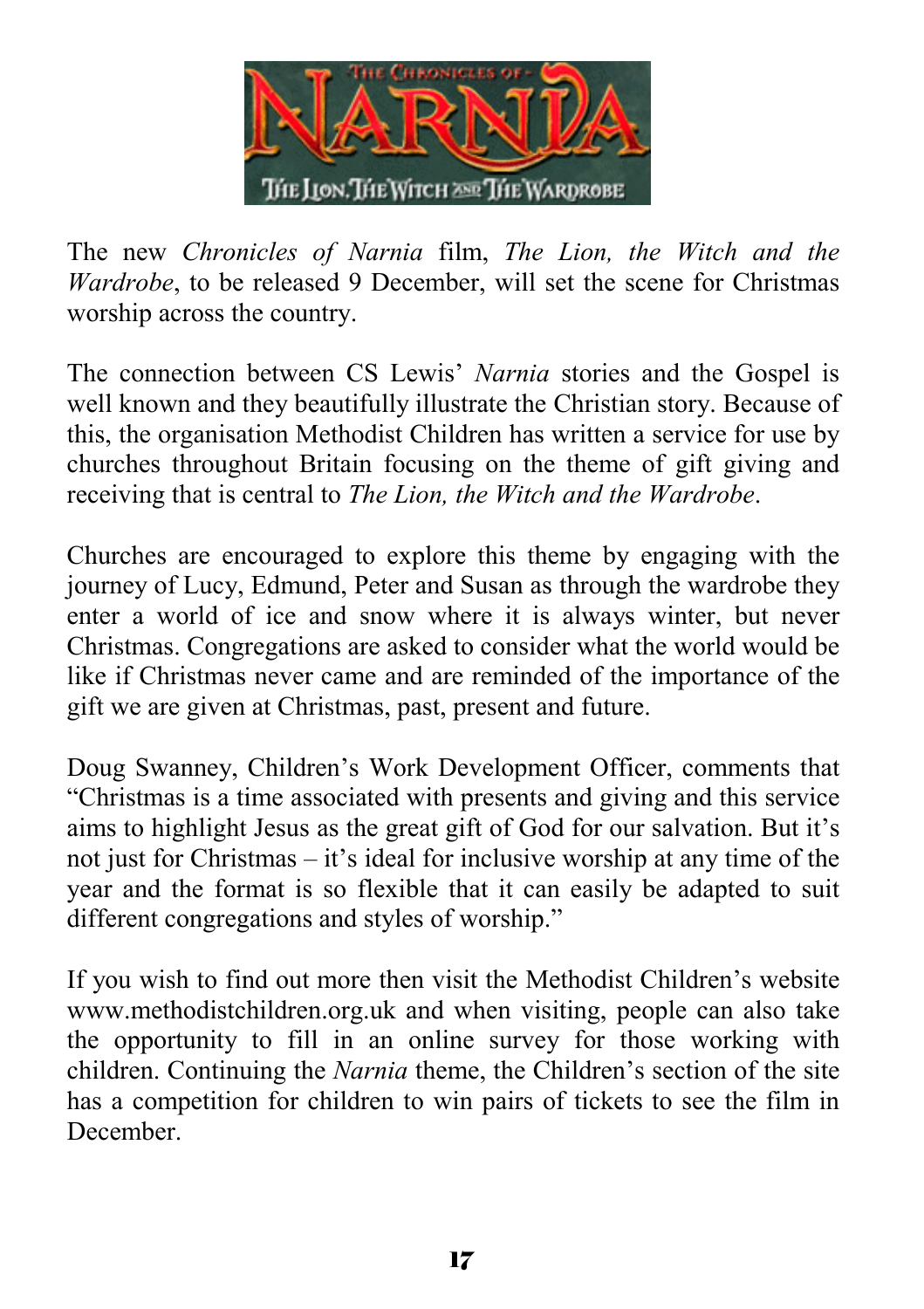## CHURCH DIARY FOR DECEMBER

| Sat      | 3              | 4pm-7pm           | Christmas Tree Festival                                     |
|----------|----------------|-------------------|-------------------------------------------------------------|
| Sun      | $\overline{4}$ | 10.30 am          | Toy and Gift Service led by Rev John Nyota                  |
|          |                | $2.30pm-6$ pm     | Christmas Tree Festival                                     |
|          |                | $6.30 \text{ pm}$ | Communion Service led by Rev Charlotte Elvey                |
| Mon      | 5              | 2.45 pm           | Fellowship                                                  |
| Tue      | 6              | $10-12$ pm        | Coffee and Chat                                             |
|          |                | $7.30 \text{ pm}$ | Men's Supper Club Social                                    |
|          |                | 8.00 pm           | Time for Prayer                                             |
| Fri      | 9              | 12.30 pm          | Luncheon Club                                               |
| Sat      | 10             | 2.30-5pm          | Central Hall Westminster - Charity Christmas<br>Celebration |
| Sun      | 11             | 10.30 am          | Morning Service led by Mr Paul Harvey                       |
|          |                | 4.00-5.30pm       | <b>SIGMA</b>                                                |
| Mon $12$ |                | 3.45 pm           | Fellowship (Grace Ashwood)                                  |
| Tue 13   |                | $10-12$ pm        | Coffee and Chat                                             |
|          |                | $8.00 \text{ pm}$ | Time for Prayer                                             |
| Weds 15  |                | 7.45 pm           | Midways (Christmas Meal)                                    |
| Fri      | 16             | $5.00 \text{ pm}$ | Carol Singing at Morden Station for NCH                     |
| Sun      | 18             | 10.30 am          | Carol Service led by Rev John Nyota                         |
|          |                | 5.00 pm           | Carol's by Candlelight                                      |
| Mon 19   |                | 2.45 pm           | Fellowship                                                  |
|          |                | $8.00 \text{ pm}$ | Taizé Meeting at St. John Fisher Church                     |
|          |                | Tue 20 10-12 noon | Coffee and Chat                                             |
|          |                | $5.00 \text{ pm}$ | Carol Singing at Morden Station for NCH                     |
|          |                | $8.00 \text{ pm}$ | Time for Prayer                                             |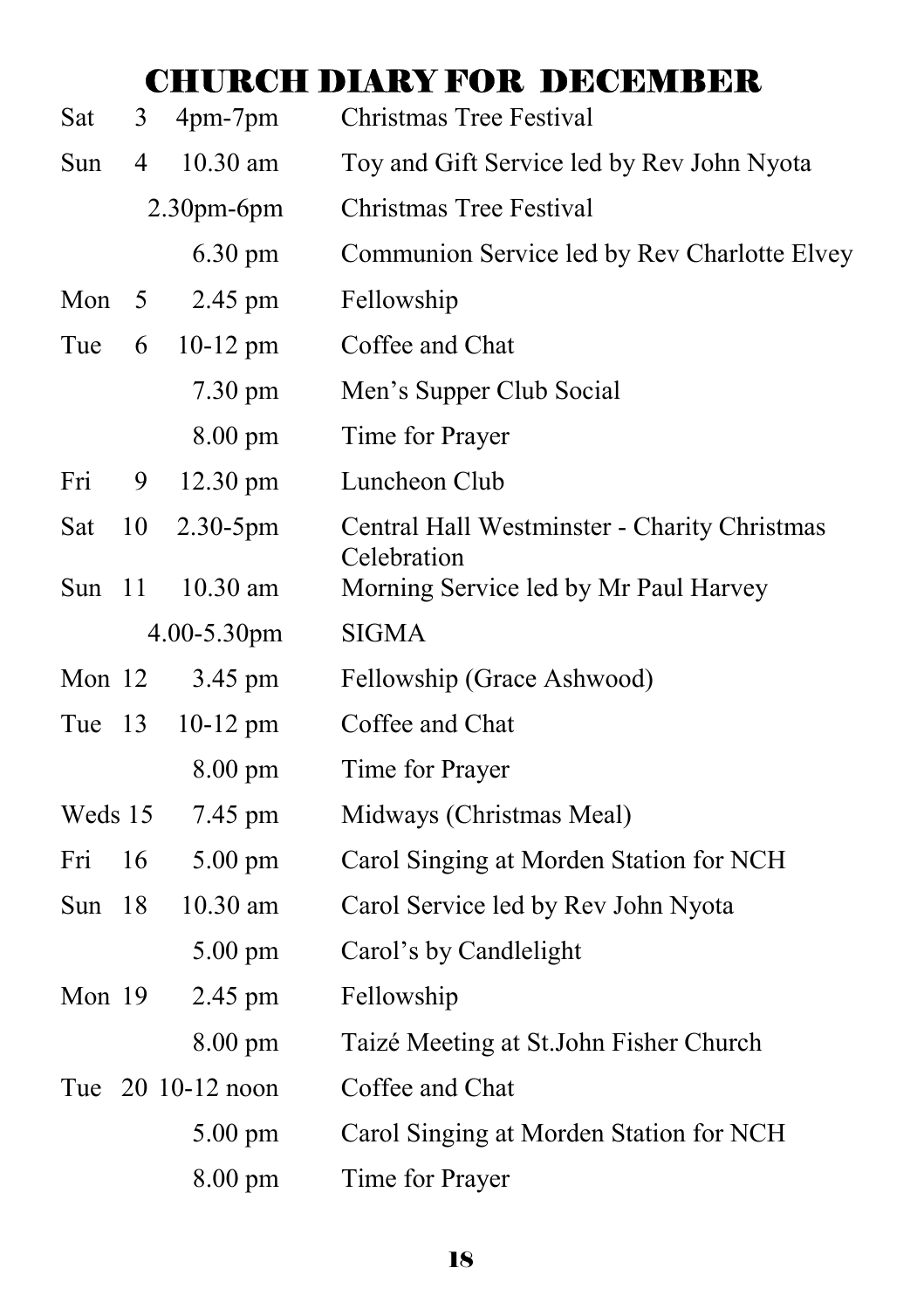| Sat      | 24  | $5.00 \text{ pm}$  | <b>Christingle Service</b>                                                 |
|----------|-----|--------------------|----------------------------------------------------------------------------|
|          |     | 11.30 pm           | Midnight Communion Service                                                 |
| Sun $25$ |     | 10.30 am           | Christmas Day Service led by Rev John Nyota                                |
|          |     |                    | <b>CHURCH DIARY FOR JANUARY</b>                                            |
| Sun      | 1   | $10.30$ am         | Morning Service led by Mr Paul Harvey                                      |
| Tue      | 3   | $10-12$ pm         | Coffee and Chat                                                            |
|          |     | $8.00 \text{ pm}$  | Time for Prayer                                                            |
| Fri      | 6   | 12.30 pm           | Luncheon Club                                                              |
| Sun      | 8   | 10.30 am           | <b>Covenant and Communion Service</b><br>led by Rev John Nyota             |
| Tue      | 10  | $10-12$ pm         | Coffee and Chat                                                            |
|          |     | $8.00 \text{ pm}$  | Time for Prayer                                                            |
| Weds11   |     | 7.45 pm            | Midways - Musical Evening with Ted Ashwood                                 |
| Sun      | -15 | 10.30 am           | Morning Service led by Janet and Bob Hamblin                               |
| Tue      | 17  | $10-12$ pm         | Coffee and Chat                                                            |
|          |     | $8.00 \text{ pm}$  | Time for Prayer                                                            |
| Thu      | 19  | 7.30 <sub>pm</sub> | <b>ALPHA COURSE</b>                                                        |
| Fri      | 20  | 12.30 pm           | Luncheon Club                                                              |
| Sun      | 22  | 10.30 am           | Morning Service led by Rev John Nyota                                      |
| Tue 24   |     | $10-12$ pm         | Coffee and Chat                                                            |
|          |     | $8.00 \text{ pm}$  | Time for Prayer                                                            |
| Weds25   |     | 7.45 pm            | Midways - MCW Rafiki Trust and our trip to<br>Kenya - Tony Loft and others |
| Sun $29$ |     | 10.30 am           | Morning Service                                                            |

#### *Please refer to the Website (www.martinway.org.uk) or Weekly Notice Sheet for any additional information*